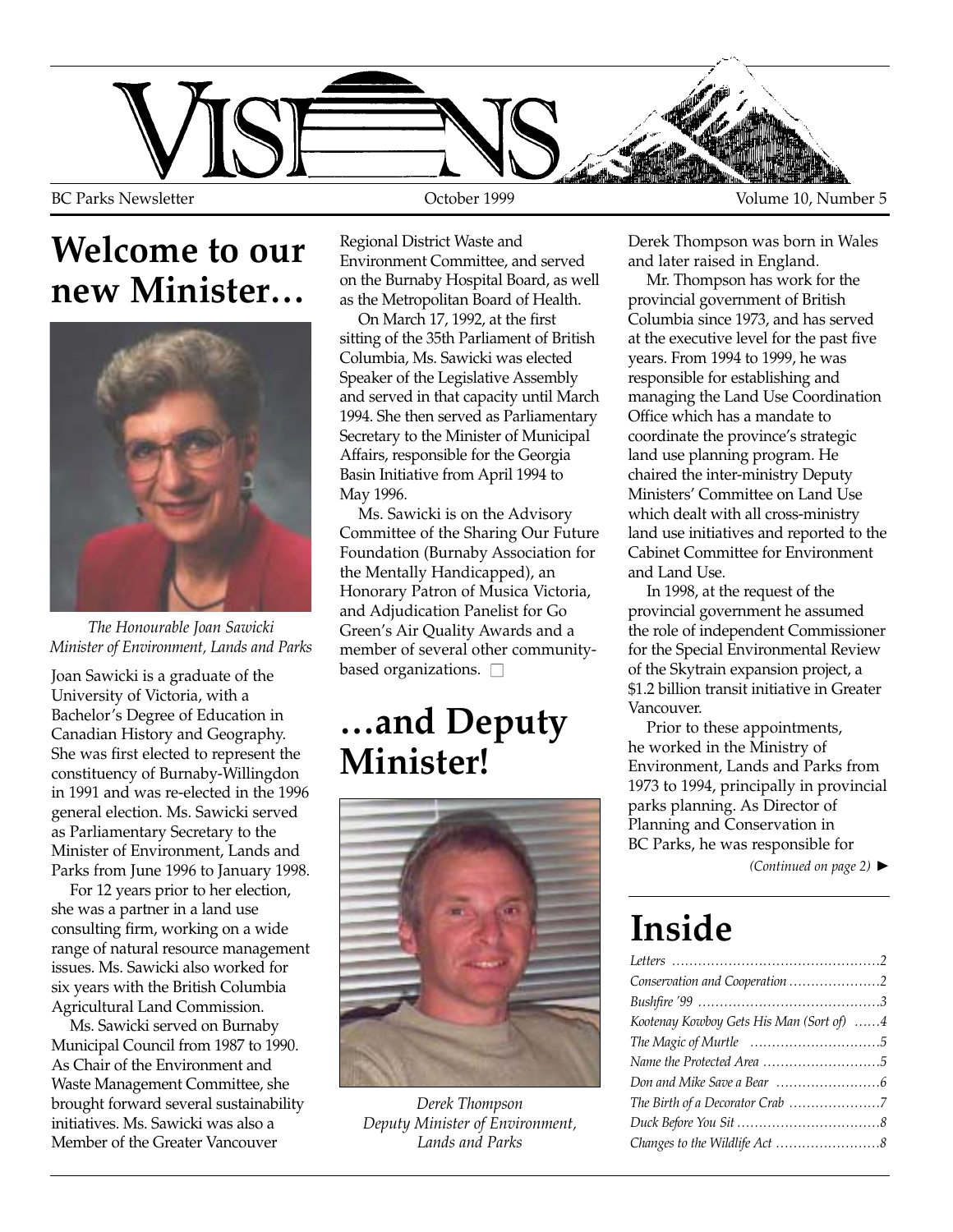

VISIONS is produced six times per year by BC Parks, Ministry of Environment, Lands and Parks to maintain commitment to quality service and stewardship and to encourage innovation by everyone directly involved or interested in BC Parks.

VISIONS Newsletter is posted on BC Parks' web site: www.elp.gov.bc. ca/bcparks/whatsnew/what.htm. As VISIONS is now available on the internet, please let us know if you would like to be removed from our mailing list.

To contact us regarding changes to the VISIONS mailing list or to receive a free subscription:

- call (250) 952-6709
- send an email note to ParkInfo@prkvctoria.elp.gov.bc.ca
- write to: VISIONS, BC Parks, PO Box 9398, Stn Prov Govt, Victoria, BC V8W 9M9 Canada

Articles from readers are welcome. Deadline for material in the next issue is November 1, 1999.

> **Editor** *Nancy Chave*

#### **Contributors**

*Helen Farrer Chris Hamilton Judy Millar Miracle Beach Nature House Staff John Newell Roger Norrish Jack Paterson Ray Peterson*

> **Minister** *Joan Sawicki*

**Deputy Minster** *Derek Thompson*

**Assistant Deputy Minister** *Denis O'Gorman*



#### *Hello!*

*My summer has just slipped by … and I wanted to thank your organization for a very special day that we partook in.*

*I brought a few friends and my nine-year old son to your "Canada's Parks Day" (July 17). We enjoyed ourselves tremendously and were never bored. My son was appreciative of all he learned that day. I was impressed by the way Jennifer and her team got all involved in a fun and learning way.*

*See you next year at Porpoise Bay!*

*Sincerely, Nicolem Belanger King, Sechelt*

*(Editor's note: The 'Jennifer' to which the letter referred is Jennifer Yakinishyn, Porpoise Bay Park Interpreter)*

*("…Deputy Minister" continued from page 1)* planning and natural resource management within over 400 provincial parks and 131 ecological reserves covering 6.6 million hectares (13 million acres).

Between 1989 and 1992, he taught a 4th year course in wilderness management as a sessional lecturer at the University of Victoria, School of Environmental Studies.

He has served as chair or project leader in numerous strategic initiatives of government, including, Chair, Conservation of Areas Team on the Provincial Old Growth Strategy and leader of the Provincial Parks and Wilderness for the Nineties program.

He has an MA in Geography from the University of Victoria and over 20 years experience working in planning and conflict resolution in the natural resources field. Derek Thompson's commitment is to improve public accountability and responsiveness in planning natural resources. In 1992, he received the Federal/Provincial Parks Councils' Merit Award in recognition of his contribution to parks and conservation. He received this award a second time in 1998 in recognition of his work on land use planning.

Derek and his wife, Carol, have been married 27 years and have one married son, Bryn.  $\square$ 

## **Conservation and Cooperation BC Parks and Sargeant Bay Society**

*by John Newell, Garibaldi Sunshine Coast District*

The principal feature of Sargeant Bay Provincial Park is a fresh-water wetland, protected by a barrier beach. Were it not for the efforts of the Sargeant Bay Society, it is likely that this ecosystem, unique on the Sunshine Coast, would have been lost to commercial development. Work towards building a marina at Sargeant Bay began in 1977, when the landowner diverted the mouth of Colvin Creek into a channel dredged through the barrier berm. This development would probably have gone ahead but for the intervention of a small group of local residents who formed the nucleus of what later became the Sargeant Bay Society. Over the next dozen years, the Society strenuously resisted increasingly ambitious plans for marina, condominium and townhouse developments that would have destroyed the marsh and its surroundings, while promoting its acquisition for parkland. Its efforts were crowned with success when the province bought the land covering the foreshore, wetland and lower Colvin Creek valley late in 1989.

*(Continued on page 3)* ▲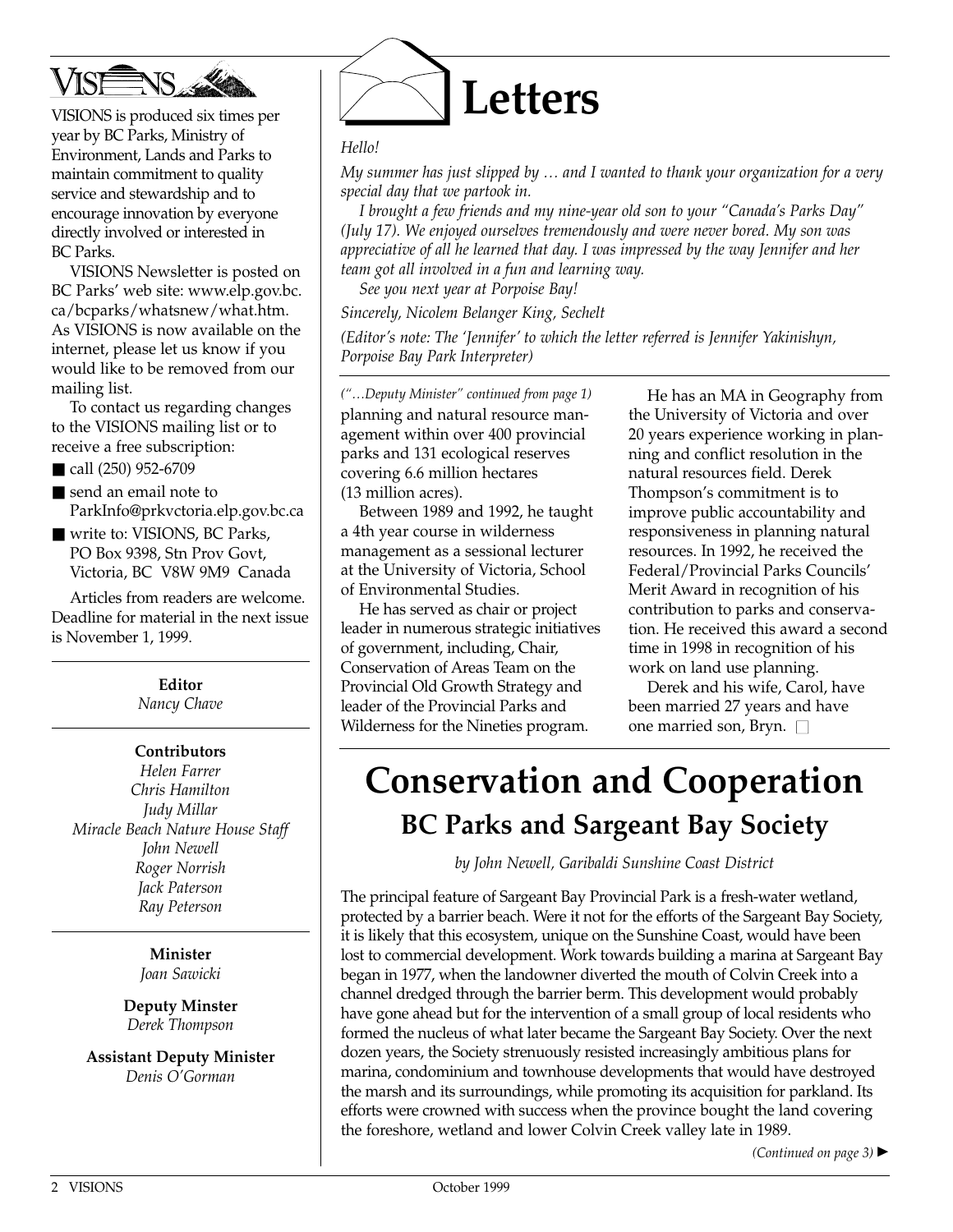*("Conservation…" continued from page 2)*

The Society immediately changed gear to work closely with BC Parks towards rehabilitation of the wetland. The first priority was the removal of old buildings, rusting earth-moving machinery and other garbage from the beach berm. Major work on rehabilitation of the wetland was undertaken in the summer of 1991, following approval of more than \$23,000 in grants from federal and provincial governments. The channel dredged through the berm was filled and the tidal flat it had created was excavated to form a small lake with an island to provide sanctuary for nesting waterfowl. A fish ladder was installed where Colvin Creek originally discharged into the bay, restoring the creek's potential as Coho spawning habitat. Volunteers cleaned up



*Sargeant Bay Provincial Park Beach and Wetland.*

the lower reaches of the creek, removing old plastic and metal piping that had once supplied water to the cabin on the berm. Work contributed by members of the Society almost doubled the value of the completed project. A year later, Chum and Coho salmon had successfully spawned in the creek and 70 plant species were already established on the man-made island in the lake.

A second access trail to the beach was built in 1993 and a trail along Colvin Creek, in the upland area of the park, sponsored by the Society and funded by a federal government job creation program, was completed the following year. It was later extended to Triangle Lake, in the upper part of the Sargeant Bay watershed. In 1996, eight years of lobbying for protection of this small, pristine lake and its surrounding sphagnum bog were finally rewarded; the area covering both the lake and access trail was incorporated in the park, more than doubling its size.

The Society's main objectives had now been accomplished but, in close cooperation with BC Parks, it continues to exercise stewardship over the area it worked so hard to protect. Invasive Scotch Broom has been eliminated from the beach berm, but the battle with Himalayan Blackberries, begun in 1997, continues annually. The Society has arranged for spring clean-up of fallen trees and clearing blocked culverts along the trails; beach clean-up by volunteers and nearby Halfmoon Bay Elementary School is done as necessary. Attempts to dissuade beaver from damming Colvin Creek have been abandoned as concerns that this would prevent salmon from reaching the spawning beds have proved to be unfounded. Only Chum cannot negotiate the dams; Coho have spawned in the creek every year.

The Society has prepared regular reports on the progression of plant and wildlife species in the wetland since the rehabilitation project was completed. At last count some 130 plant species had been documented on the island in Colvin Lake alone, and a number of bird species, rare to uncommon on the Sunshine Coast, have been seen regularly in the marsh, including Wood Duck, Green Heron and Pied-billed Grebe. In 1999, the Society, together with BC Parks, the Sechelt First Nation, the Sunshine Coast Regional District, and several federal and provincial conservation agencies, participated in a "Wetland Celebration" attended by 1100 elementary school children. It is hoped that, like other more modest educational initiatives organized by the Society, this too will become an annual event.

The Sargeant Bay experience provides an exemplary lesson of what can be accomplished through cooperation between BC Parks and local conservation groups.  $\square$ 

#### **Bushfire '99 Flammable Australia: Fire Regimes and Biodiversity of a Continent**

#### *by Judy Millar, Exchange Ranger (British Columbia)*

An exodus of National Parks and Wildlife, South Australia staff occurred in July. We braved the long drive to Albury to attend the Bushfire '99 conference. We drove out of the Adelaide, green and vibrant, along the mallee-lined highway, past orchards and orange groves skirting the Mighty Murray. The only visible wildlife was the occasional kookaburra, sitting on the utility lines.

Albury is a quaint town situated on the Victoria-New South Wales's border. It is the meeting place of the Murray and the Australian Alps. The scenery is fabulous with hills covered in Eucalypt and vineyards.

The conference composed a series of short papers delivered by experts in various fields on the theme of "Flammable Australia": the Fire Regimes and Biodiversity of a Continent.

*(Continued on page 4)* ▲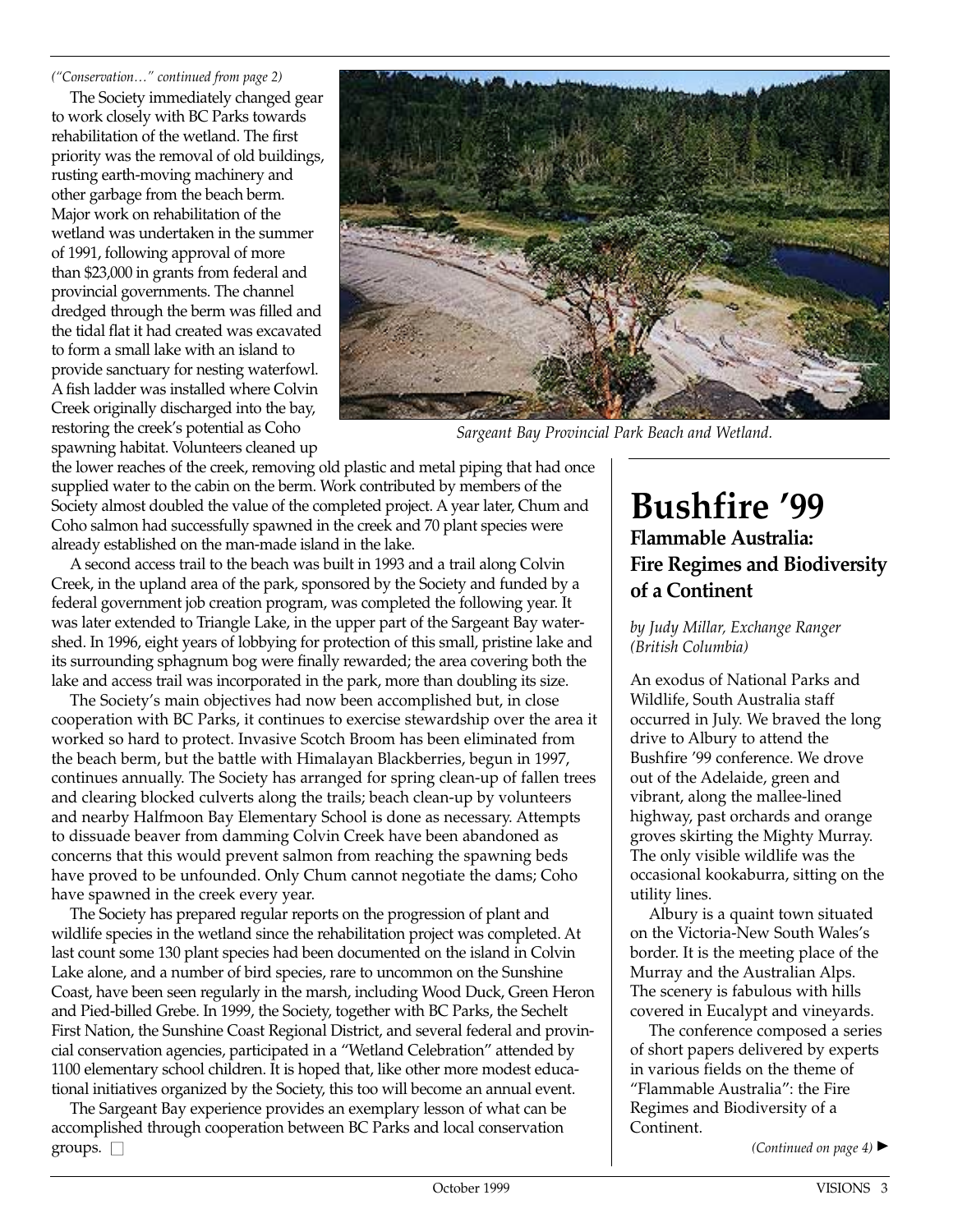*("Bush Fire '99" continued from page 3)*

Two papers that I felt were of particular interest both for South Australia and British Columbia, were "The Role of Indicators in Developing Appropriate Fire Regimes" and "Management of Fire for the Conservation of Biodiversity".

To quote from the first paper, "The ecological effects of fire are many and complex and it is highly unlikely that they will ever be well understood for all organisms and ecosystems. This reality is sometimes used by management agencies to justify passive management, which often results in undesirable social consequences such as devastating wildfires. We believe that, in the absence of perfect knowledge, certain key information, or indicators…can be used to devise fire management strategies to achieve positive ecological and social outcomes. These factors are intrinsically linked so fire regime patterns or consistencies can be expected to emerge."

This paper outlined how these indicators can be used to develop appropriate fire regimes, relating to jarrah forests but the principles are transferable to other ecosystem types.

In the second paper, I was most impressed with the planning structure and processes that have been developed in Victoria. Gordon Friend, presenter of the paper, highlighted the need to "… be fully aware of the ecological basis and need for ecological burning, know what information and resources are needed to plan ecological burns, have a structured framework in place to gather and interpret this data in order to implement burns and understand their responsibilities and those of others."

Most importantly and probably the most difficult task facing resource and park managers is "to set clear objectives and a process to implement ecological burning".

Friend emphasizes that progress in this monumental endeavour

can only be realized through the "learning by doing" approach and that, "cross-business and cross-agency integrated approach" is essential for success.

I learned that Victoria has a commitment to Fire Management. It has resourced the program with planners and has taken up the challenge to progress to the implementation stage of the process. The planning procedure is advanced and very practical. The issues are being systematically examined and documented. Workshops, committees and data management are coordinated. Victoria Natural Resources and Environment and Parks Victoria have adopted a very good system, which can be used as a template for other agencies and states.

The challenges are to organize a state/provincial planning process, complete comprehensive fire management plans with clearly identified objectives for priority areas, determine those areas that will benefit ecologically from fire and then to implement prescribed fire effectively and efficiently.

Program limitations in both British Columbia and South Australia include the commitment of ongoing resources, gaps in information, coordination of academics and management, perceived conflict between land uses, advanced training and experience for staff and lack of public/political support.

Our advantages are that we have access to technologically advanced computer systems, a growing biodiversity and fire effects database, current research, inter-state and international exchange of information and motivated/enthusiastic personnel. □



*Kootenay Kowboy, Mike Gall, after the round-up with his 'catch'.*

# **Kootenay Kowboy Gets His Man (Sort of)**

*by Jack Paterson, Kootenay District* 

During a recent field trip to the Moyie Lake Provincial Park a distraught tourist informed Area Supervisor Jack Paterson and Resource Officer Mike Gall of a bear that had fallen into a hole and couldn't get out. Upon investigating this incident it was discovered that it wasn't, in fact, a bear at all – it was two beavers. The beavers had entered a very deep, steep-sided hole which had filled up with water during the spring run off. The hole was approximately five meters deep and with the water now receding, it left the beavers high and dry. Unfortunately one of the beavers had perished and it appears that the strong one was living off its mate. *(Continued on page 5)* ▲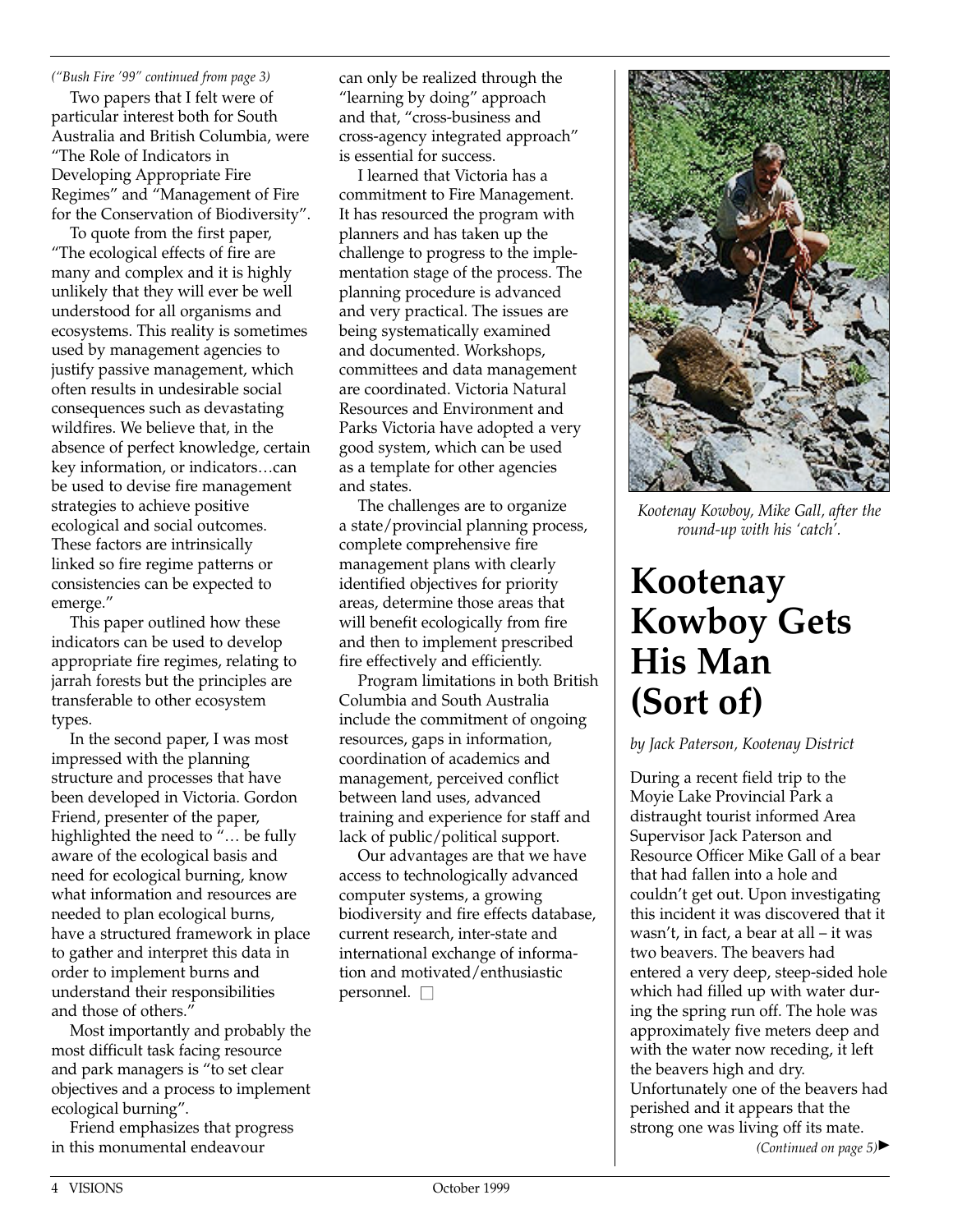*("Kootenay Kowboy…" continued from page 4)* The challenge now was how to get a very angry beaver up out of the hole, or do we allow nature to take its course? Well we in the Kootenays are always ready for a challenge so with some quick material gathering (one long stick and a lariat made from a 20 foot electrical extension cord) the round-up started. After a couple of attempts the swift, but some what rusty, Kootenay Kowboy, Mike Gall, finally succeed in placing a noose around the neck and front paw of this angry varmint.

With the skill and grace of an old cowhand he quickly brought the beaver to the surface where he was confronted with the problem of how to get a beaver released from the end of your lariat extension cord. Fortunately for Mike this beaver was one tired critter and was more concerned about getting to the river than taking on the Kootenay Kowboy. As we watched the beaver swim off into the sunset the Kootenay Kowboy was heard saying "you can lead a beaver to water but you can't make him drink!" □

# **The Magic of Murtle**

*by Ray Peterson, Lower Mainland District*

My first experience at Murtle Lake in Wells Gray Provincial Park was quite a few years ago when I worked for Monty Downs and was Acting Manager of the park. Chris Kissinger invited me up there when a newer boat was being flown in for the Park Rangers. After a quick tour around the lake, I could feel the magic of this special place and vowed to return with my family. For five of the past six years I have spent a week at Murtle Lake with family and friends. This year was no exception and even my 76-year old Dad came with us for the third time.

Each year we have met the Murtle Lake Park Rangers who have been very polite and professional. They do a commendable job of conserving this spectacular wilderness and are great ambassadors for BC Parks.

It is amazing how a week in a special place like this, away from all the modern annoyances and conveniences, remind people just how special our parks system is.  $\square$ 



*Park Rangers Rebecca Lambert and Mike Friars.*



*High mountains, wide forested river valleys, a spectacular waterfall, Stone sheep, timber wolf, guide outfitting activities, and rolling alpine define this protected area.*

## **Mountain Trails and River Valleys**

*by Roger Norrish, Victoria*

One of the newest protected areas, this park was established in June 1999. This vast protected area, covering 99,904 hectares, lies northwest of Fort St. John in the Peace River country of northeast British Columbia. The park was identified as a future protected area during the Fort St. John and Fort Nelson LRMP processes. Should you travel to the park, one natural feature you will want to see is the large waterfall located in the extreme southeast corner of the park. This provincial Class A park is a genuine wilderness. Here you will likely see elk, moose and, if you scan the mountain peaks carefully, Stone sheep. The area now contained in the provincial park has long been a popular hunting and horse-riding destination. The main lake in the park is named after the wife of Canada's seventh Prime Minister; the first French Canadian elected to this office. What is the name of this protected area? And what river forms a part of the east boundary of the park? (Answers on page 8).  $\Box$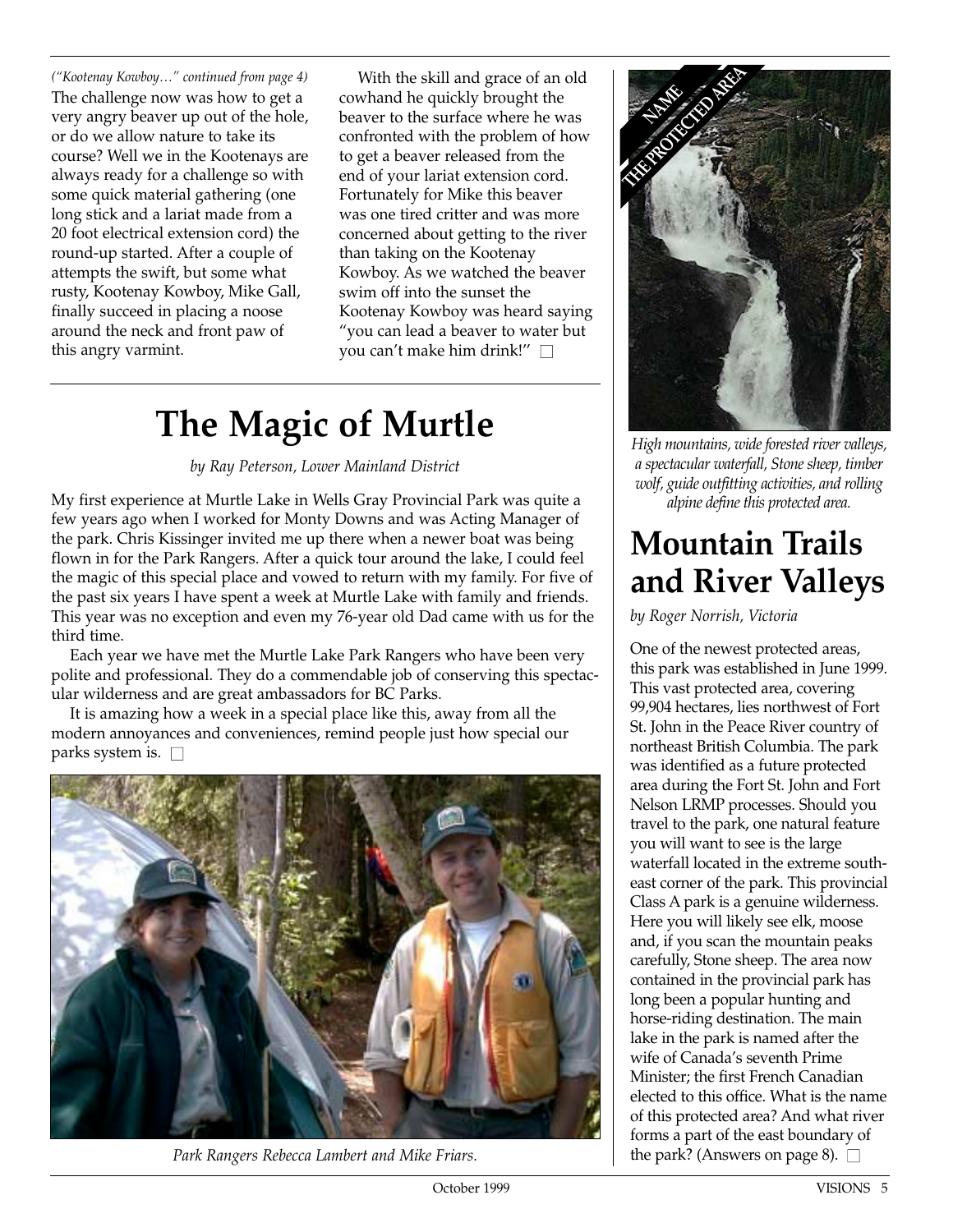### **Don and Mike Save a Bear Planner with a Gun – Operation Officer's Worst Nightmare**

It was a warm sunny morning in the Cariboo Mountains, the first after weeks of rain, gray skies and cold weather. Don Olesiuk, the Area Supervisor for the North Cariboo, Mike Woodruff, Don's Senior Ranger and I had arrived at the headquarters cabin at Bowron Lake the previous night so we could get an early start for a long day of visiting several study areas located far back in the mountains.

We piled in the Planning Suburban with our large lunches, maps and bear spray and headed back into the mountains on a old logging road, glad that the huge snowfalls and wet weather had delayed the end of spring breakup and the inevitable heavy logging truck traffic. We drove for several hours, stopping to look at Cariboo River Park and then taking a lunch break at the old forestry campsite at Ghost Lake in Cariboo Mountains Park. After lunch and a quick cleanup of the site we were back on the road, looking for the Grizzly Lake study area. After poking around in the wrong area for half an hour, we finally found the lake, which is believed to have a population of high elevation char unique to the region.

After about an hour of exploring the Grizzly Lake area and taking pictures, we went back to the Suburban. Our next stop was to be Maeford Lake, another high elevation, picturesque little lake with unique limestone rock formations. Rounding a corner, we caught sight of a big black bear on the side of the road. She stood up on her back legs and stared at us for about half a minute then dropped back down, but only moved a short distance off the road into the heavy alder. We drove slowly past, stopping about ten meters past where she left the road, hoping for another glimpse.

#### *by Chris Hamilton, Cariboo District*

We could hear her moving about in the underbrush. It was then that we heard a strange and horrible noise coming from the area she was moving around in. My first thought was that the bear had somehow grabbed a small child. We turned the engine off to listen more closely. The sound became more plaintive and hideous. Thinking that maybe the mother bear had treed her cubs, we backed the truck up, peering into the bush. We then saw the source of the awful crying: a small bear cub was hanging by its paw in a tree, arm caught in a trap.



*The small bear cub, hanging by its paw in a tree, arm caught in a trap.*

The little cub was about six feet up the tree, his paw firmly caught in a marten trap, which consisted of an eight inch square box that is open on

the bottom and has wire mesh on the top. The trap, which was supposed to be removed by the trapper in early spring, takes advantage of the natural curiosity of the mink-like marten, who sticks his head in the box to investigate. The steel trap on a length of chain inside the box snaps onto his head, breaking the neck. Unfortunately, the bear cub suffered from the same natural curiosity of the marten.

While the little cub dangled by his paw from the trap and hollered, we could see the mother about 15 meters back in the brush, standing up and looking very agitated. At this point Don and Mike got out of the suburban with bear spray in hand, trying to keep an eye on mom. After a brief discussion of our limited options, Don declared "I'm going to get the cub out of the trap." Questioning the wisdom of his decision, I kept an eye on the mother bear while Don put on his gloves. Mike grabbed the rifle and put a shell in the chamber. As Don approached the cub, the little bear began to cry louder and defecate in fear. Mike and I tried to keep the mother bear in sight, who was standing up, turning circles and looking very distraught.

After several minutes of watching Don wrestling with the awkward trap in one hand and fighting the teeth and claws of the young bear in the other, Mike decided it was a two person job. Handing me the gun, Mike grabbed a black plastic bag from the suburban. He placed the bag over the cub's head, which somewhat quieted the shrieking animal. The mother bear was up on her back legs again and was starting to move towards us. Don yelled at her, and she dropped back into the underbrush. We had now lost sight of the mother in the dense brush. I *(Continued on page 7)* ▲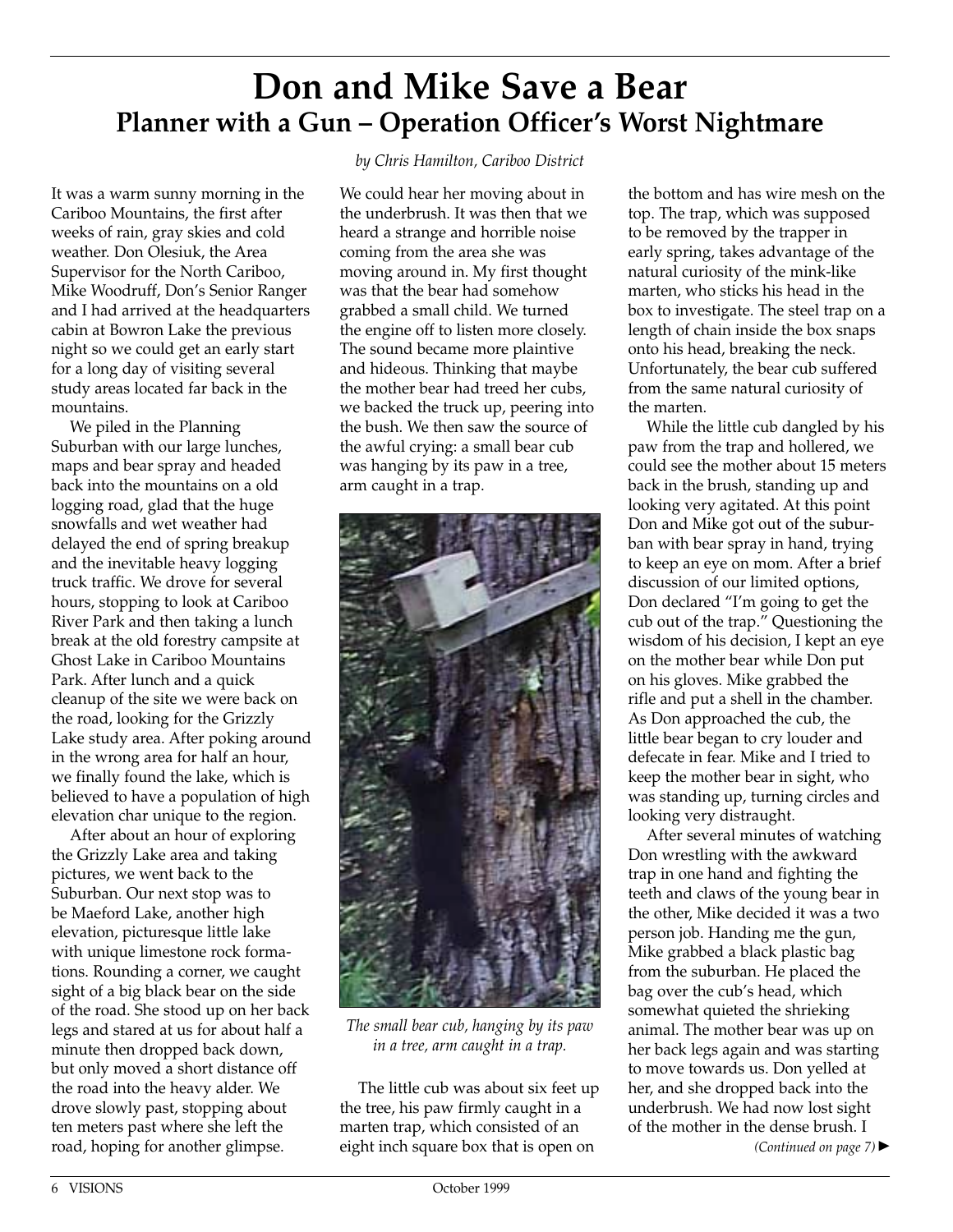*("Don and Mike…" continued from page 6)* was scanning the brush all around us, rifle in hand, trying to locate the mother while Don and Mike were sparring with the crying, defecating bear cub. After what seemed like an eternity, but was probably closer to a couple of minutes, the bear cub was loose. Don held the writhing cub up and excitedly said "take a picture!" Flustered, I said that in order to pick up the camera, I would have to put

the gun down, and knowing there was a mother bear somewhere in the underbrush around us, there was no way I would do that!

Don let the squirming bear down and pointed it in the direction of his mother. The cub walked off with a bit of a swagger to the nearest tree and ran up, looking back at us. Thinking twice, he quickly ran back down the tree and into the bush towards where his mother had disappeared. He was

not limping, so we assumed the trap had not done any permanent damage.

We decided it would be a good time to leave the area, so we jumped back into the Suburban and continued on to Maeford Lake. Somehow, however, discussing the relative merits of another study area seemed a great deal less interesting than reliving the courage of Don and Mike in saving the bear cub.  $\square$ 

# **The Birth of a Decorator Crab**

It's a boy!! It's a girl!! It's about 2,000,000 of each!!

The Miracle Beach Nature House is proud to announce that earlier this summer, one of our Decorator Crabs gave birth to four or five million babies (give or take a few).

One morning, as we were checking up on all our animals, we noticed that the large Decorator Crab was looking as though her abdomen was sticking out. Upon closer observation, we discovered that she was carrying eggs. This crab was immediately placed in an isolation tank in order to protect her and the baby crabs. Sure enough, at about two o'clock that very afternoon, we noticed that she was bracing her legs against the side of the tank and we all gathered around to watch.

All female crabs have a kind of beehive shape to their abdomen, and this part of her abdomen was now sticking out about three centimetres. Inside her abdomen are her pleopods, which look like gills, and the eggs are kept there, attached to the pleopods until they have hatched and are big enough to swim away. As we watched, she started pumping her abdomen in and out, as if she were flexing her muscles. It looked like an accordion. She would extend it and then quickly pull it back towards her body, and as she did this, hundreds of tiny, almost microscopic babies swam out.

*by Miracle Beach Nature House Staff*

She continued doing this for about three hours until all the babies were out and swimming freely. The baby crabs were almost transparent and looked nothing like a crab. They just had a head and a tail. Now that the baby crabs are born, they will become part of the zooplankton swimming in the water, and food for many animals, including barnacles. Those lucky enough to survive, will grow legs and a hard carapace, or shell, within two years. Then they will start to look and behave like very small decorator crabs.

The mother is still with us, and doing fine. The babies were released into the ocean two days after their birth, so that they will get the right kind of food, and be able to grow in a natural environment. Out of the four or five million baby crabs that were born, only about 20 or 30 will live long enough to reach the size of their mother (about 18 centimetres including her legs). The rest, at some point in their life cycle, will be eaten by other animals. We wish the new crabs well in our ocean, and hope to see one or two of them return to the Nature House in about 10 years time!  $\square$ 



*A Decorator Crab at Miracle Beach Nature House gives birth to four or five million babies.*